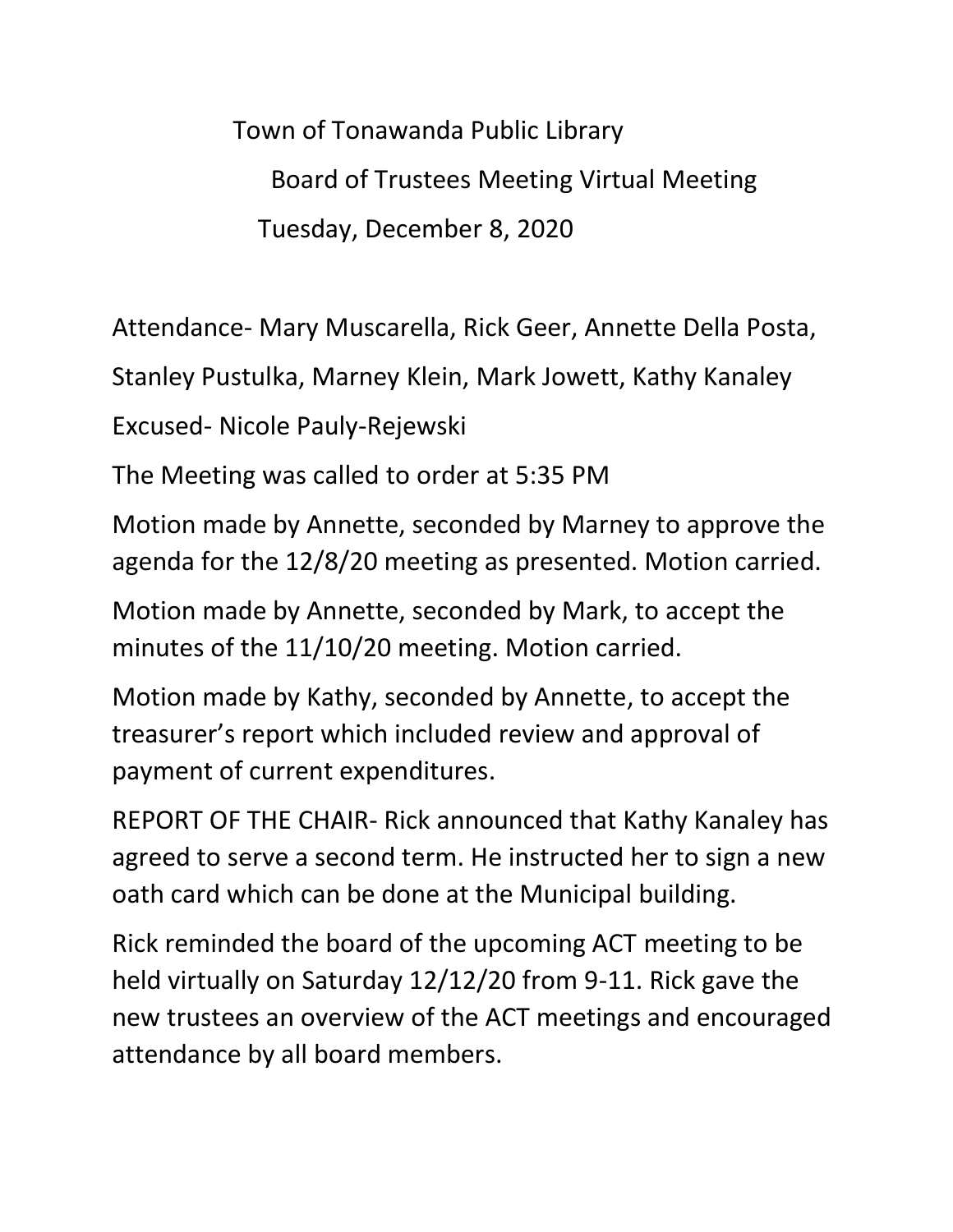REPORT OF THE DIRECTOR-Review of statistics for November. On November 20, 2020 our area was designated an "COVID ORANGE ZONE" which meant we were back to curbside pickup only.

Virtual Storytime (combined total of both locations was 604 views), Kenmore Book Club (16 participants) and Facebook weekly challenges (combined total of both locations was 161).

Craft and Carry program totals 28 at Kenilworth and 60 at Kenmore.

Tutoring sessions were held at both locations until 11/20/20.

Kenmore Library community room was used as polling site on 11/5/20 by the Erie County Board of Elections.

The use of the Materials Budgets for both libraries has been completed.

Toys for Haven House were collected at the Kenmore location.

Mary and staff will continue with monthly meetings and various trainings.

NY STATE has approved the terms of service for Library Board Trustees.

Mary will investigate investment options for Key Bank CD # 4335 which matures on 12/18/20.

Mary will purchase a buzzer for the new meeting room for use to summon help in emergency situations.